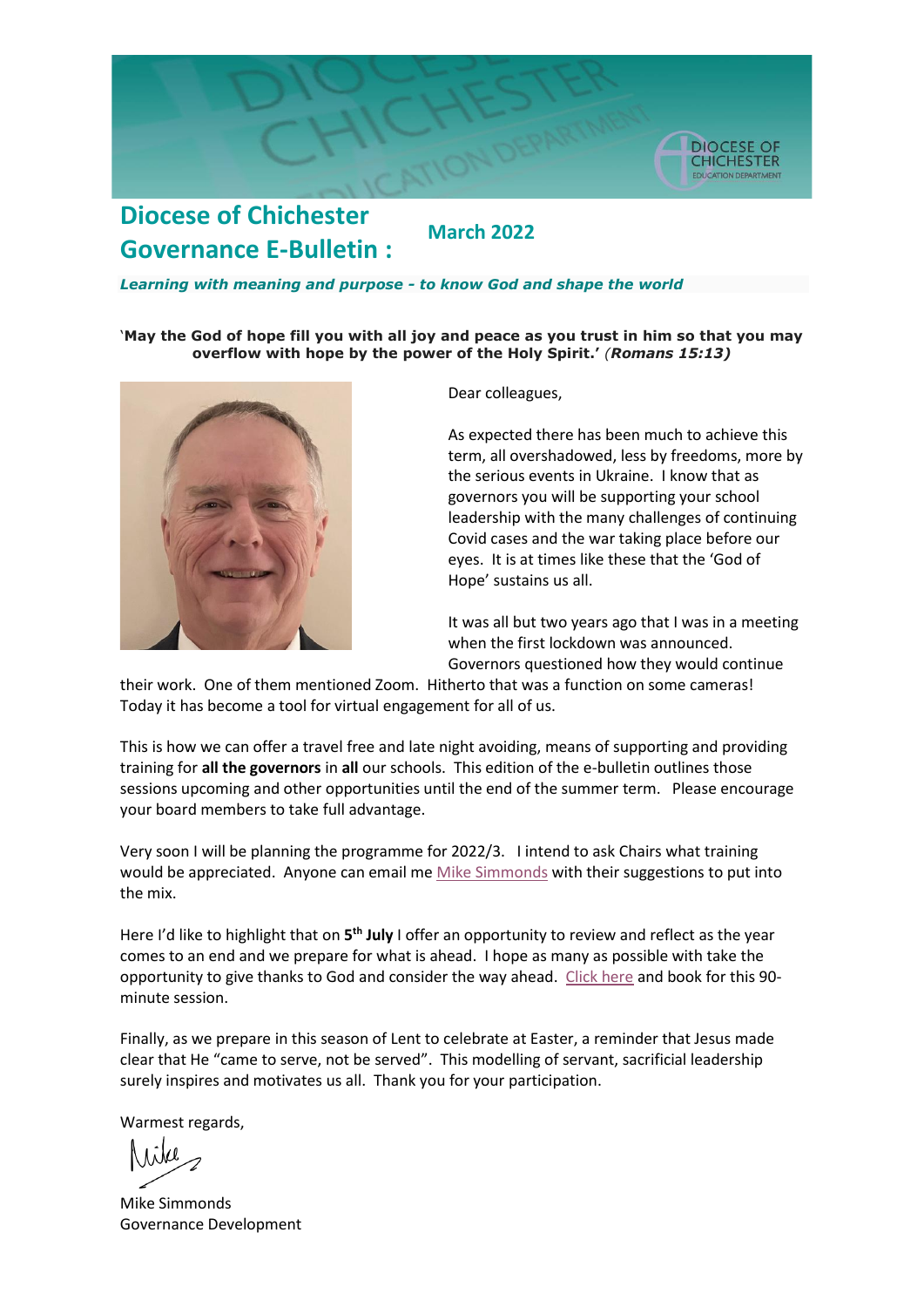#### In this Goverance E-bulletin

- [Governance Training](#page-1-0) Programme
- [Up coming Governance Sessions](#page-1-1)
- [For your diary](#page-2-0)
- [Coming very soon](#page-4-0)
- [New Nomination Forms](#page-4-1)
- [Support available](#page-4-2)



### <span id="page-1-0"></span>**Governance Training Programme**

The programme of virtual development sessions for governors is now underway. All these can be booked through [Eventbrite.](https://www.eventbrite.co.uk/o/diocese-of-chichester-education-department-18307270070) **Information about each course can be found following the link on the diocesan Eventbrite booking page to the relevant course.**

These are all new opportunities even where the title may sound familiar. Each one will be an opportunity to be inspired, informed, and supported in your role as a governor of a Church School. They will include the following:

## <span id="page-1-1"></span>**Up Coming Governance Sessions**

### **Next Week**

## **Inaugural Meeting of Network for Chairs on 23rd March at 2.00pm (2 hours)**



Chairs of Governors, please do all you can to attend the inaugural meeting of the Network of Chairs, join the Zoom call at 2pm and stay as long as you are able. Vice Chairs welcome as well.

There will be some input outlining both the purpose of the Network and sharing of relevant current information. However, this first session will be exploring how best the Diocese can support you and your governance board, so do come with your ideas. In future this will be at least a termly drop-in session. [Click here to Book](https://www.eventbrite.co.uk/e/network-for-chairs-tickets-227023632797?aff=ebdsoporgprofile)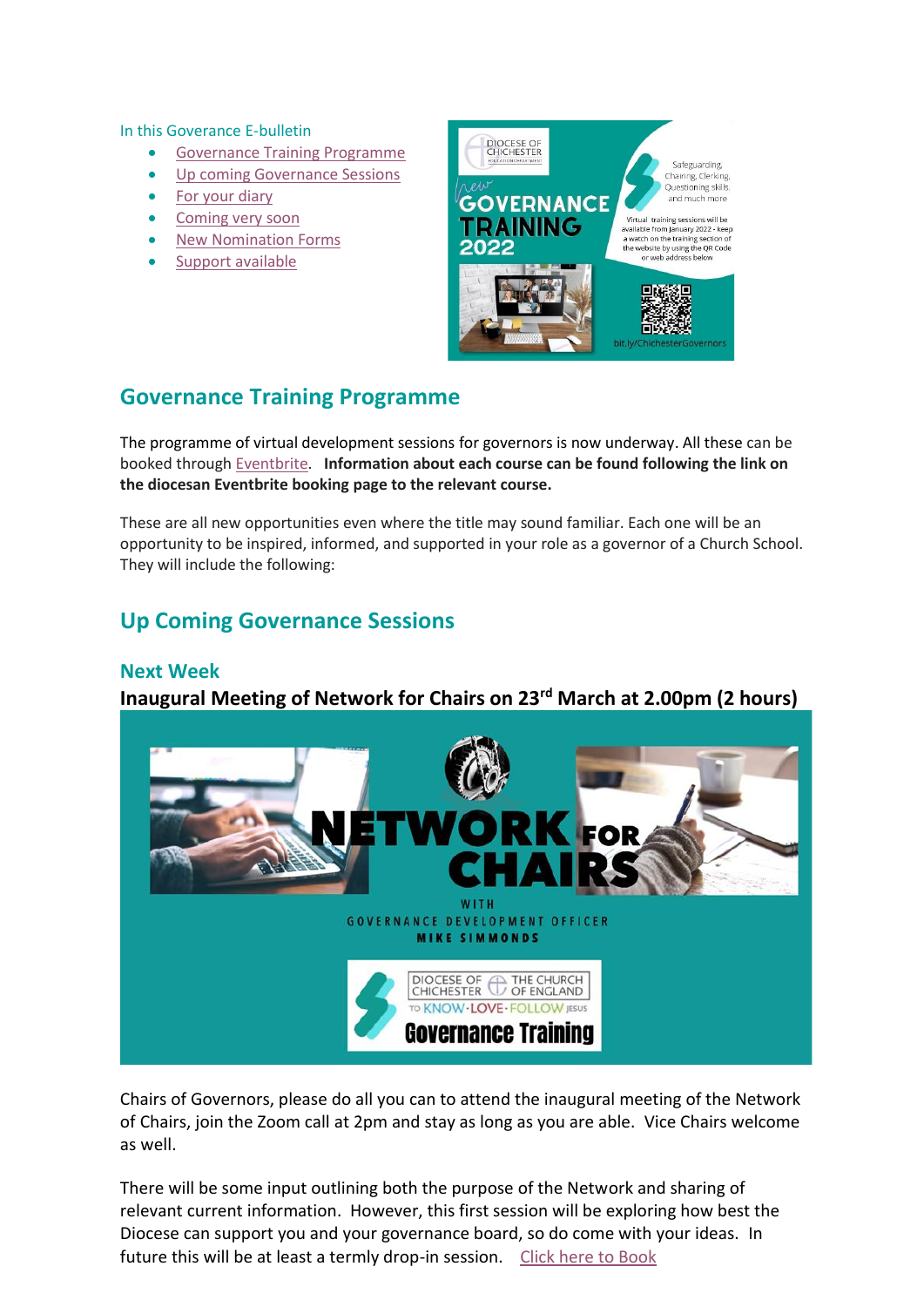### **Ofsted Might Call!**

### **24th March at 4pm**



You might react, '**might** call'!! Of course, sooner or later your school will experience an Ofsted Inspection. Being prepared is important. Knowing what to expect is helpful.

This session will seek to enable you and your governance board to understand both, and provide

you with support to work towards the visit. It is expected that you will discover some wisdom, knowledge, and skills in this important area. [Click here to book](https://www.eventbrite.co.uk/e/ofsted-for-governors-tickets-227711520287?aff=ebdsoporgprofile)

\_\_\_\_\_\_\_\_\_\_\_\_\_\_\_\_\_\_\_\_\_\_\_\_\_\_\_\_\_\_\_\_\_\_\_\_\_\_\_\_\_\_\_\_\_\_\_\_\_\_\_\_\_\_\_\_\_\_\_\_\_\_\_\_\_\_\_\_\_\_\_\_\_

## <span id="page-2-0"></span>**For your diary**

### **Safeguarding**

**5 th May at 10 am or 5pm**



All Schools should take safeguarding seriously. This course focuses on how Church of England school governors can be informed by a Christian understanding and all the statutory requirements. We must hold the needs of all children and especially the vulnerable in our thinking and practice.

This course, specifically for

Foundation Governors (others very welcome), will provide a theological and practical understanding of why the Church takes safeguarding seriously and an overview of Keeping Children Safe in Education.

\_\_\_\_\_\_\_\_\_\_\_\_\_\_\_\_\_\_\_\_\_\_\_\_\_\_\_\_\_\_\_\_\_\_\_\_\_\_\_\_\_\_\_\_\_\_\_\_\_\_\_\_\_\_\_\_\_\_\_\_\_\_\_\_\_\_\_\_\_\_\_\_\_



If you have attended school and/or Local Authority training, we strongly suggest you also attend this session to enable you to develop your understanding and commitment to how the Diocese and Church Schools are called to *"Defend the weak…uphold the cause of the poor and oppressed"* (Psalm 83.4)

**Foundation Governors agree** to attend Safeguarding training in the first year of their appointment. For that reason, we have designated a focus on this important area on **5 th May 2022 at 10am or repeated at 5pm (90 mins) on Zoom**

[Click here to book](https://www.eventbrite.co.uk/e/safeguarding-for-governors-tickets-226988999207?aff=ebdsoporgprofile)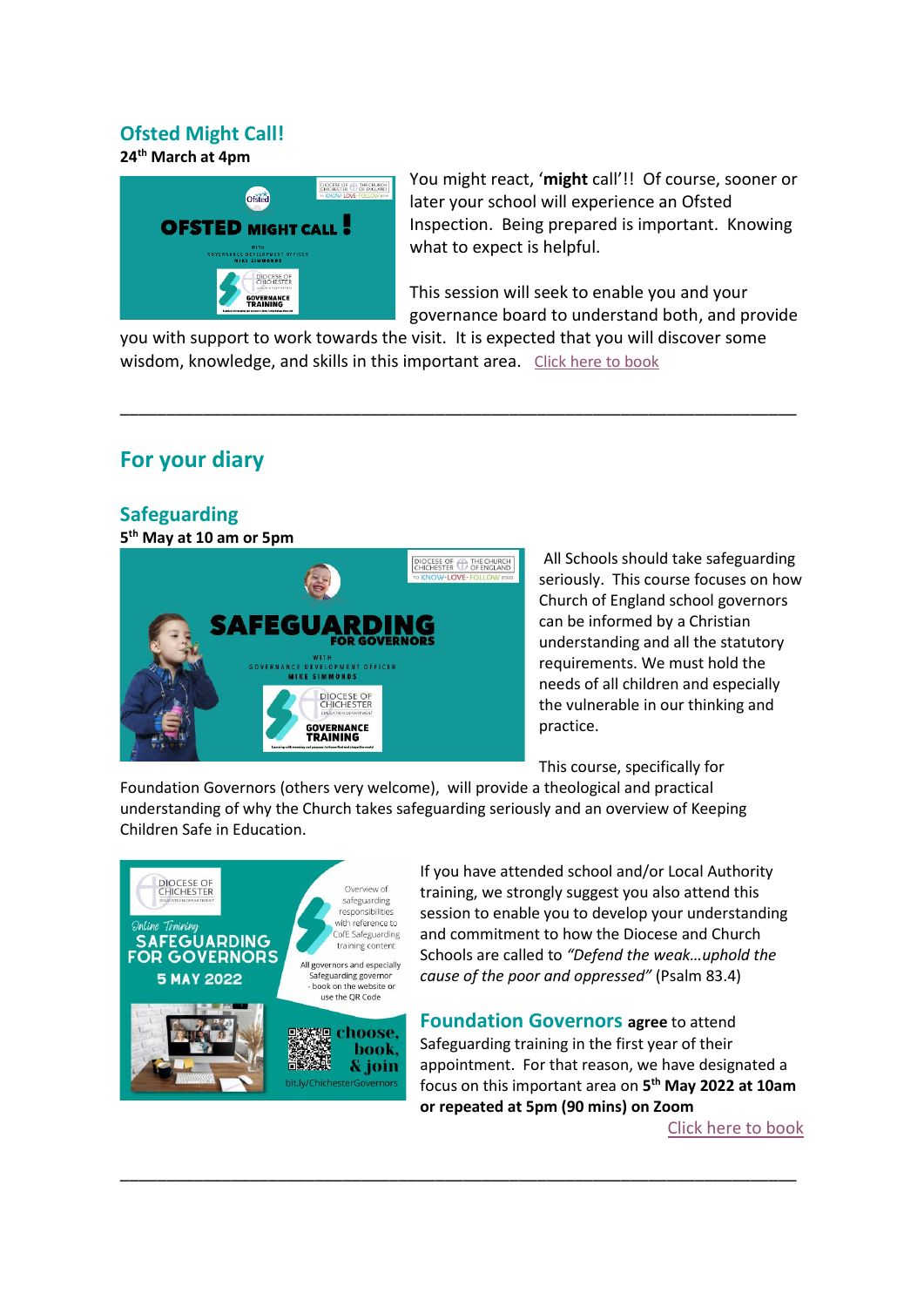## **For you in 2022**

Please put these in your diary and book your place

| <b>Headteachers and Chair of Governors Briefing</b><br>31 <sup>st</sup> March at 4.30pm (one hour)<br>The purpose of this briefing is to share<br>information on a range of issues, but it is also<br>a chance for us to come together as a family<br>of Diocesan Schools. Whilst the content of the<br>briefing will be wide, we will be particularly<br>focussing on:<br>• The White Paper for Education<br>• OFSTED Update<br>• SIAMs Update<br>• Land and Buildings Update<br>• Governance Training opportunities<br>Click to book here | In Person, In School<br>18 <sup>th</sup> May at 5pm (one hour)<br>School Visits, policy, practice, and monitoring<br>for All Governors.<br>Click here to book<br>Repeated on 19 <sup>th</sup> May at 10am<br>Click here to book                                                                                                                                                                                                     |
|---------------------------------------------------------------------------------------------------------------------------------------------------------------------------------------------------------------------------------------------------------------------------------------------------------------------------------------------------------------------------------------------------------------------------------------------------------------------------------------------------------------------------------------------|-------------------------------------------------------------------------------------------------------------------------------------------------------------------------------------------------------------------------------------------------------------------------------------------------------------------------------------------------------------------------------------------------------------------------------------|
| <b>Clerking A Church School</b><br>Friday 29 <sup>th</sup> April, 3pm (one hour)<br>Commencing a termly network for Clerks -<br>Governance Professionals. Intended to<br>support and inform anyone clerking our<br>Church Schools. This is essential and<br>supplementary to the support they will<br>receive elsewhere of a more generic nature.<br>Would chairs please do all they can to<br>encourage their clerk to attend. In future this<br>will be a drop-in session.<br>Click to book here                                          | New to Church School Governance<br>26 <sup>th</sup> May at 10am (90 minutes)<br>For new governors or as a refresher on what it<br>means to be a governor of a Church School.<br>This focuses on how to be Called, Connected<br>and Committed in line with the Church of<br>England Vision for Education. When last run<br>the feedback was that 100% of those who<br>attended found it was excellent or good.<br>Click here to book |
| <b>Art of Best Questioning</b><br>11 <sup>th</sup> May at 5pm (90 minutes)<br>Consider how to develop the most effective<br>questioning skills to provide challenge and<br>enable best outcomes.<br>Click here to book                                                                                                                                                                                                                                                                                                                      | <b>Chair? Could This Be Me?</b><br>14 <sup>th</sup> June at 6pm (90mins)<br>Succession planning needs governors to be<br>aware of the skills and responsibilities. An<br>introduction should this become a reality<br>for potential Chairs and Vice Chairs of<br>governors and committees, including those<br>wondering if they might be!<br>Click here to book                                                                     |

For further details or any questions about these courses please email mike.simmonds@chichester.anglican.org